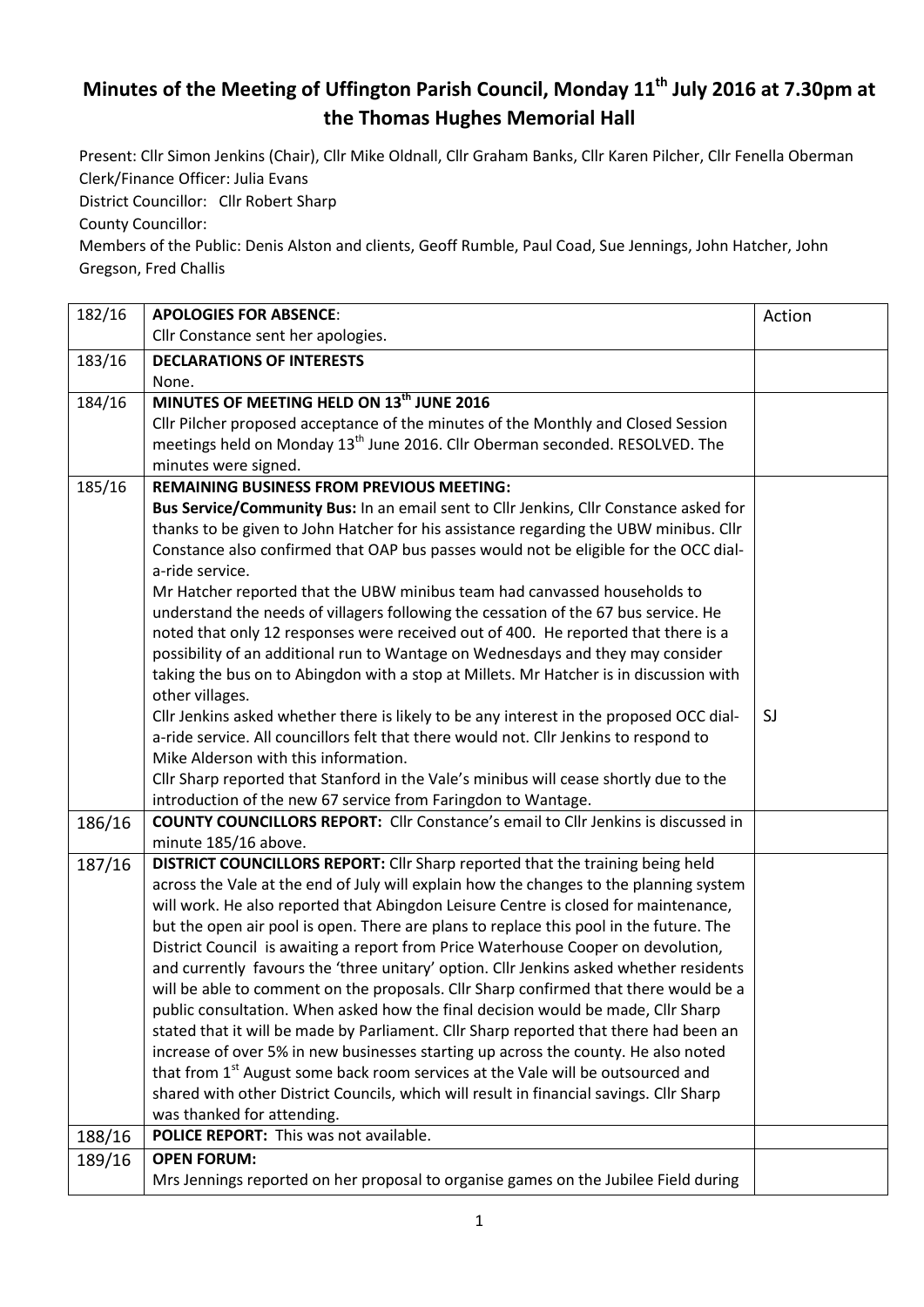|        | the summer holidays for younger children. They will take place on August 3, 10 and<br>17, at 10.30 am on the Jubilee Field. . Mrs Jennings asked for volunteers to help. Cllr<br>Jenkins confirmed that there were no insurance implications for this activity, which<br>would be covered by the Parish Council's insurance policy. Mrs Jennings was thanked<br>for attending.<br>Mr Challis reported on his concerns about the sewerage system. He had previously<br>sent an email to Cllr Jenkins. All the sewerage from White Horse and Jack's Lea goes<br>into a manhole on his property before entering the main sewerage system. When<br>built this manhole was intended to accommodate 10 houses, but now serves 32 on<br>White Horse and, in the future, 36 from Jack's Lea. During emergency situations the<br>relevant authorities always comment on the fact that the flow is too slow. Mr Challis<br>noted that roots have now grown inside the clay pipes. Thames Water have removed<br>some of them, but suggested that a camera was required to investigate properly.<br>However, once the emergency situation was resolved the promised investigation was<br>not pursued. Cllr Banks expressed concern over the reported slow flow. Cllr Jenkins<br>pointed out that all blockages should be reported and noted that in 2014 Thames<br>Water recommended improvements to the system. However, they changed their<br>minds in 2015. Cllr Jenkins agreed to go back to Thames Water about this situation<br>and to copy Cllr Sharp into the correspondence. Cllr Jenkins also agreed to send out a<br>village email asking people not to flush wet wipes and other non-flushable products;<br>an entry had been placed in the Summer edition of the Courier. Mr Challis was<br>thanked for attending.<br>Mr Alston, architect for the Craven Yard planning application presented details to the<br>Parish Council. The site has planning consent for a 3 bedroom house and the<br>application is for an extension to this. The ridge height of the extension will be lower<br>that the main house. Drainage will be via a biodisc system. There is allocated parking<br>space and an oak framed car port. The site has been cleared and the planning officer<br>will be visiting the site later this week. Mr Alston reported that the front hedge,<br>which has been removed, will be reinstated. The old septic tank will be removed. He<br>also noted that a landscape plan will be produced. Mr Alston stated that the Design<br>and Access statement will be revised to show the new location for the sewerage<br>system at the front of the property, and also to reflect that the proposed solar panels<br>will not be installed. The paperwork will be changed following the meeting with the<br>planning officer. In response to a question regarding fire risk due to the proximity of<br>the chimney to the thatched roof of the adjacent property, Mr Alston stated that<br>such a risk did not exist. Mr Alston was thanked for attending. | SJ |
|--------|-----------------------------------------------------------------------------------------------------------------------------------------------------------------------------------------------------------------------------------------------------------------------------------------------------------------------------------------------------------------------------------------------------------------------------------------------------------------------------------------------------------------------------------------------------------------------------------------------------------------------------------------------------------------------------------------------------------------------------------------------------------------------------------------------------------------------------------------------------------------------------------------------------------------------------------------------------------------------------------------------------------------------------------------------------------------------------------------------------------------------------------------------------------------------------------------------------------------------------------------------------------------------------------------------------------------------------------------------------------------------------------------------------------------------------------------------------------------------------------------------------------------------------------------------------------------------------------------------------------------------------------------------------------------------------------------------------------------------------------------------------------------------------------------------------------------------------------------------------------------------------------------------------------------------------------------------------------------------------------------------------------------------------------------------------------------------------------------------------------------------------------------------------------------------------------------------------------------------------------------------------------------------------------------------------------------------------------------------------------------------------------------------------------------------------------------------------------------------------------------------------------------------------------------------------------------------------------------------------------------------------------------------------------------------------------------------------------------------------------------------------------------------------------------------------------------------------------------------------------------------------------------------------------------------------------------------------------------------------------------------------------------------------------------------------------------------|----|
|        | <b>ONGOING PROJECTS</b>                                                                                                                                                                                                                                                                                                                                                                                                                                                                                                                                                                                                                                                                                                                                                                                                                                                                                                                                                                                                                                                                                                                                                                                                                                                                                                                                                                                                                                                                                                                                                                                                                                                                                                                                                                                                                                                                                                                                                                                                                                                                                                                                                                                                                                                                                                                                                                                                                                                                                                                                                                                                                                                                                                                                                                                                                                                                                                                                                                                                                                               |    |
| 190/16 | Parish Council assets and Land Registry: Cllr Jenkins reported that the conveyances<br>for the museum were still with Crowdy and Rose.<br>He raised the question of a small parcel of land belonging to the Parish Council at the<br>rear of 22 Craven Common. Mr Foster, the owner of 22 Craven Common, would like<br>to purchase this land. Cllr Jenkins has obtained confirmation of the Parish Council's<br>the title to the land and could see no reason for the Parish Council to retain it. It was<br>agreed that Mr Foster should pay all costs relating to the transfer of title. Cllr Pilcher<br>proposed agreeing to the transfer. Cllr Banks seconded. RESOLVED. Cllr Jenkins to<br>discuss with Mr Foster.                                                                                                                                                                                                                                                                                                                                                                                                                                                                                                                                                                                                                                                                                                                                                                                                                                                                                                                                                                                                                                                                                                                                                                                                                                                                                                                                                                                                                                                                                                                                                                                                                                                                                                                                                                                                                                                                                                                                                                                                                                                                                                                                                                                                                                                                                                                                               | SJ |
| 191/16 | Station Road development: It was noted that a few houses on the development have<br>now been occupied. Nothing further to report.                                                                                                                                                                                                                                                                                                                                                                                                                                                                                                                                                                                                                                                                                                                                                                                                                                                                                                                                                                                                                                                                                                                                                                                                                                                                                                                                                                                                                                                                                                                                                                                                                                                                                                                                                                                                                                                                                                                                                                                                                                                                                                                                                                                                                                                                                                                                                                                                                                                                                                                                                                                                                                                                                                                                                                                                                                                                                                                                     |    |
| 192/16 | Proposed Housing Development opposite Jack's Lea: It is hoped that details of the<br>proposal can be displayed at the Neighbourhood Plan meeting on 14 <sup>th</sup> July. Nothing                                                                                                                                                                                                                                                                                                                                                                                                                                                                                                                                                                                                                                                                                                                                                                                                                                                                                                                                                                                                                                                                                                                                                                                                                                                                                                                                                                                                                                                                                                                                                                                                                                                                                                                                                                                                                                                                                                                                                                                                                                                                                                                                                                                                                                                                                                                                                                                                                                                                                                                                                                                                                                                                                                                                                                                                                                                                                    |    |
|        | else to report.                                                                                                                                                                                                                                                                                                                                                                                                                                                                                                                                                                                                                                                                                                                                                                                                                                                                                                                                                                                                                                                                                                                                                                                                                                                                                                                                                                                                                                                                                                                                                                                                                                                                                                                                                                                                                                                                                                                                                                                                                                                                                                                                                                                                                                                                                                                                                                                                                                                                                                                                                                                                                                                                                                                                                                                                                                                                                                                                                                                                                                                       |    |
| 193/16 | Community Led Plan update: Cllr Pilcher reported that she had spoken to the shop<br>about toilet facilities. The tenant has agreed to speak to the shop in Ashbury to<br>determine the cost of opening the facilities. It has been agreed that the facility would                                                                                                                                                                                                                                                                                                                                                                                                                                                                                                                                                                                                                                                                                                                                                                                                                                                                                                                                                                                                                                                                                                                                                                                                                                                                                                                                                                                                                                                                                                                                                                                                                                                                                                                                                                                                                                                                                                                                                                                                                                                                                                                                                                                                                                                                                                                                                                                                                                                                                                                                                                                                                                                                                                                                                                                                     |    |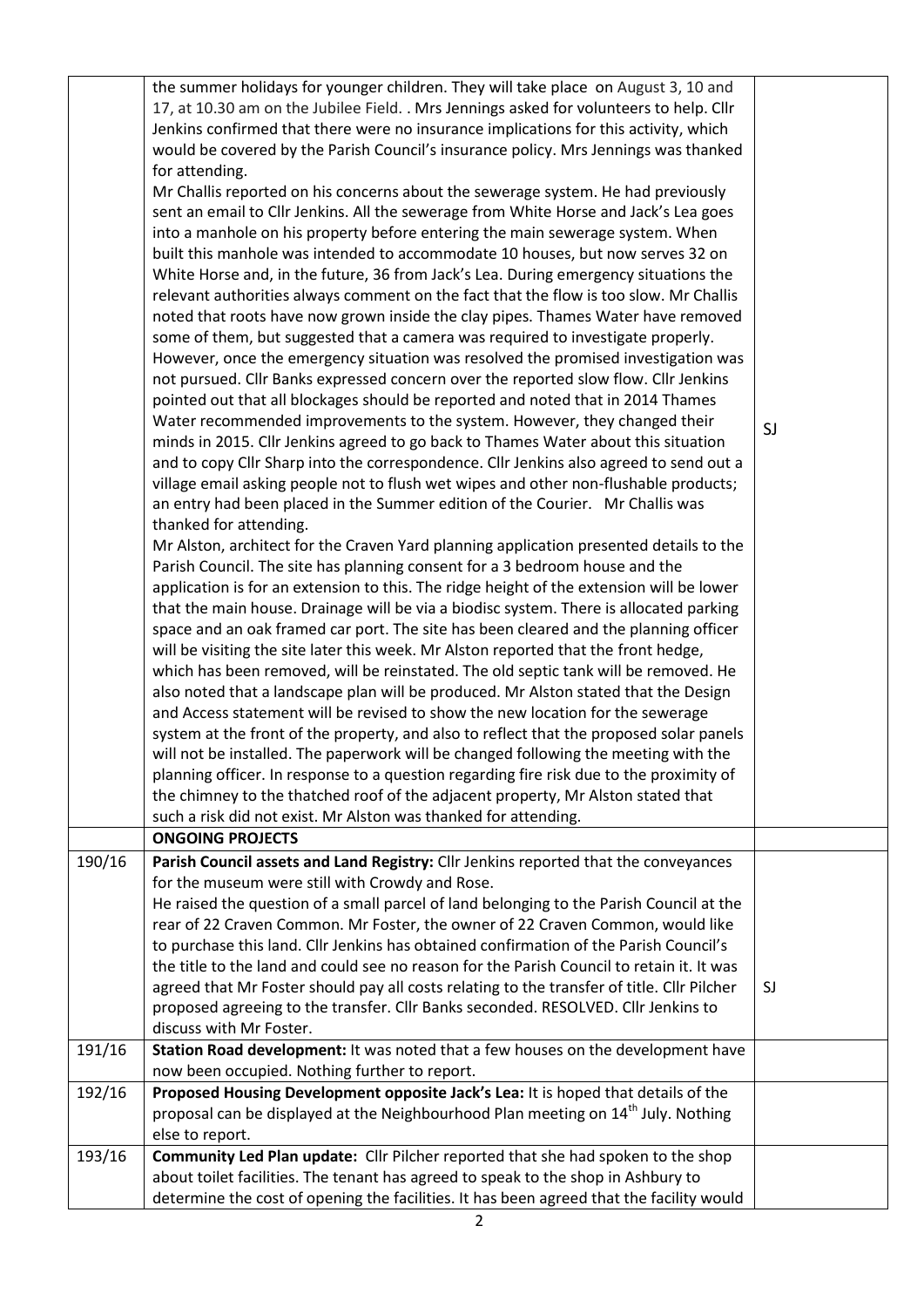|        | not be advertised, but would be made available to those in need                                |           |
|--------|------------------------------------------------------------------------------------------------|-----------|
| 194/16 | Creation of a Neighbourhood Plan - update: A public consultation event is                      |           |
|        | scheduled for 14 <sup>th</sup> July. Nothing further to report.                                |           |
| 195/16 | Development of an Emergency Plan: This is ongoing.                                             |           |
| 196/16 | Museum Update: Cllr Jenkins has obtained 3 quotes for an insurance valuation of the            |           |
|        | Old School building: £600, £350 and £200. Cllr Banks proposed accepting the Page               | SJ        |
|        | Robson quote of £200. Cllr Oberman seconded. RESOLVED. Cllr Jenkins to arrange the             |           |
|        | valuation for 26 <sup>th</sup> July.                                                           |           |
|        | Cllr Pilcher reported that a review of the museum structure had been carried out and           |           |
|        | had identified duplication especially in Finance and Insurance. Proposals for a                |           |
|        | restructure have been circulated. There was discussion on who should appoint the               |           |
|        | curator and on the role of the Friends of the Museum following which it was agreed             | KP        |
|        | that paragraph 6 of the proposal should be reviewed.                                           |           |
|        | Cllr Pilcher reported that she has started obtaining quotes for the building repairs.          |           |
|        | Cllr Jenkins agreed to forward contact details for John Cole. She has also started work        | <b>KP</b> |
|        | on the Listed Building application which will be necessary to complete the repairs.            |           |
|        | <b>PLANNING MATTERS</b>                                                                        |           |
| 197/16 | <b>New Applications to be considered:</b>                                                      |           |
|        | P16/V1433/FUL - Two storey rear extension to previously approved permission for                |           |
|        | one dwelling at Craven Yard. Following discussion the meeting agreed to respond                |           |
|        | with No Objection, but to include requests for changes to the documentation as                 |           |
|        | discussed in minute 189/16 above. Cllr Jenkins to develop a response.                          | SJ        |
|        |                                                                                                |           |
| 198/16 | Changes to planning scheme of delegation: The Clerk and some councillors have                  |           |
|        | been booked onto a training session being held on 28 <sup>th</sup> July in Wantage. Cllr Sharp |           |
|        | discussed this matter in minute reference 187/16 above.                                        |           |
| 199/16 | <b>S106 CONTRIBUTIONS:</b>                                                                     |           |
|        | MUGA: Two quotes have been received - from Playdale and Wicksteed. The                         |           |
|        | Wicksteed quote has been used in the application for these funds. The application              |           |
|        | has been submitted. There will still be a funding shortfall and the Parish Council will        |           |
|        | need to look elsewhere for this. Cllr Jenkins to contact Wicksteed for a quote for a           | SJ        |
|        | smaller second unit, rather than two of the same size.                                         |           |
|        | Playdale have also provided a quote for the removal of some of the low level                   |           |
|        | equipment in the playground and its replacement with a jungle climber and gravity              |           |
|        | bowl.                                                                                          |           |
|        | Public Art: The meeting scheduled for 28 <sup>th</sup> July at 3pm has been postponed to 25    | Clerk     |
|        | August. The venue has been changed. Clerk to inform Abigail Brown.                             |           |
|        | Allotment Bridge: Cllr Jenkins has discussed the matter with Mr Avenell who has                |           |
|        | confirmed that a track is not required. This will reduce the cost of the bridge to just        | SJ        |
|        | under £30k. Plans will now need to be drawn up and builder's quotes obtained.                  |           |
|        | Tree Planting: Cllr Pilcher suggested that the Uffington Volunteers could produce a            | Mr Rumble |
|        | proposal for this. Mr Rumble agreed to look into it. On the question of a Christmas            |           |
|        | tree, it was confirmed that these funds could not be used to fund an annual tree. Cllr         | КP        |
|        | Pilcher to go back with this information.                                                      |           |
|        | Footpaths: Cllr Jenkins to speak with Mr Cavanagh on this.                                     | SJ        |
|        | Speeding: The speed monitors have been booked.                                                 |           |
|        | Village Hall: Cllr Jenkins to remind the Village Hall Committee to put forward a               | SJ        |
|        | proposal.                                                                                      |           |
|        | Museum: The Curator is preparing a proposal for this.                                          | <b>KP</b> |
|        | It was noted that the spreadsheet needs to be updated with costs.                              | Clerk     |
|        | <b>FINANCE</b>                                                                                 |           |
| 200/16 | To approve June payments and sign cheques:                                                     |           |
|        | A full list of payments is attached to these minutes. A query was raised on the BGG            |           |
|        | invoice which showed an incorrect amount for the urban cut. Payment of this invoice            |           |